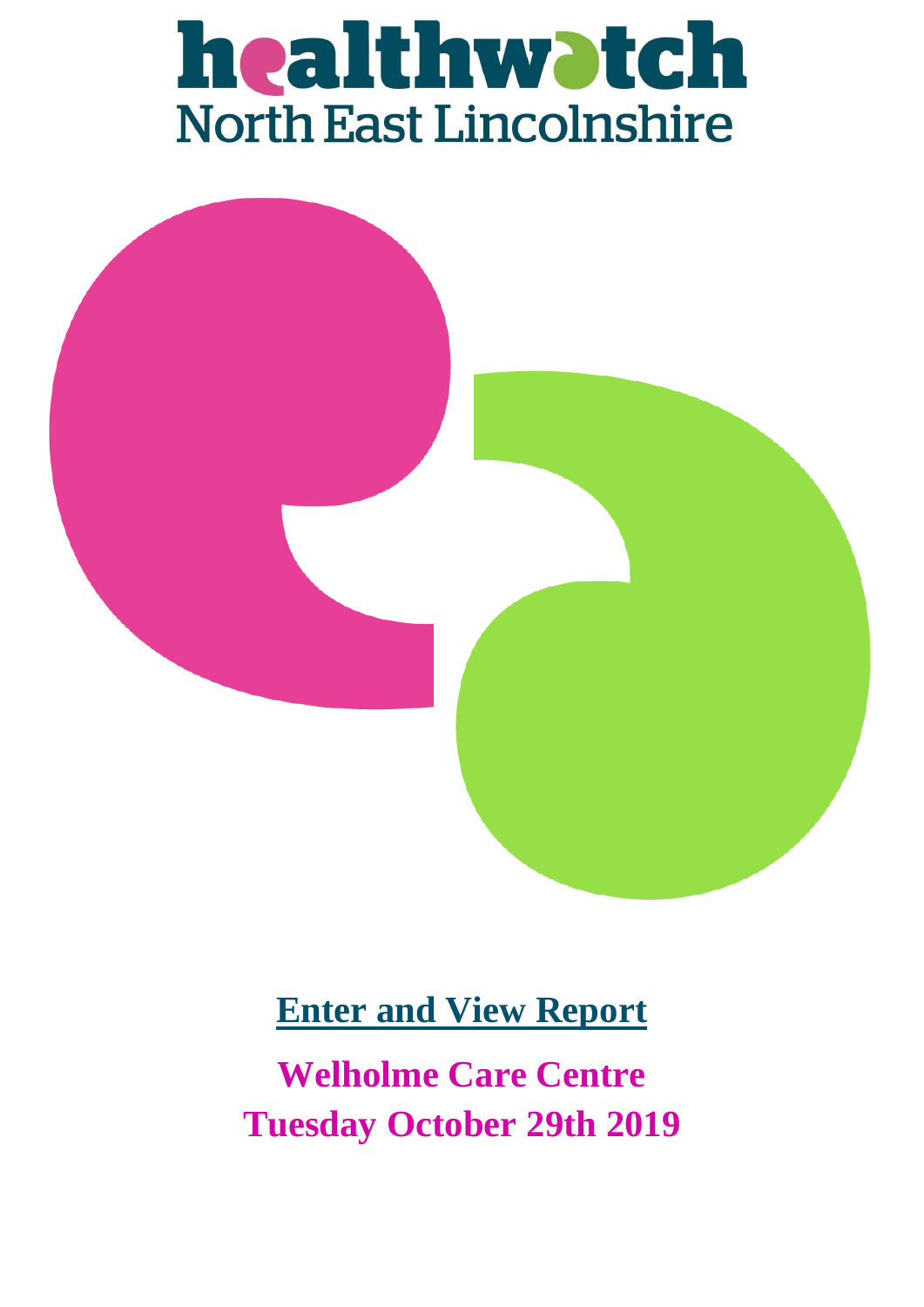## healthwatch **North East Lincolnshire**

#### **Contents**

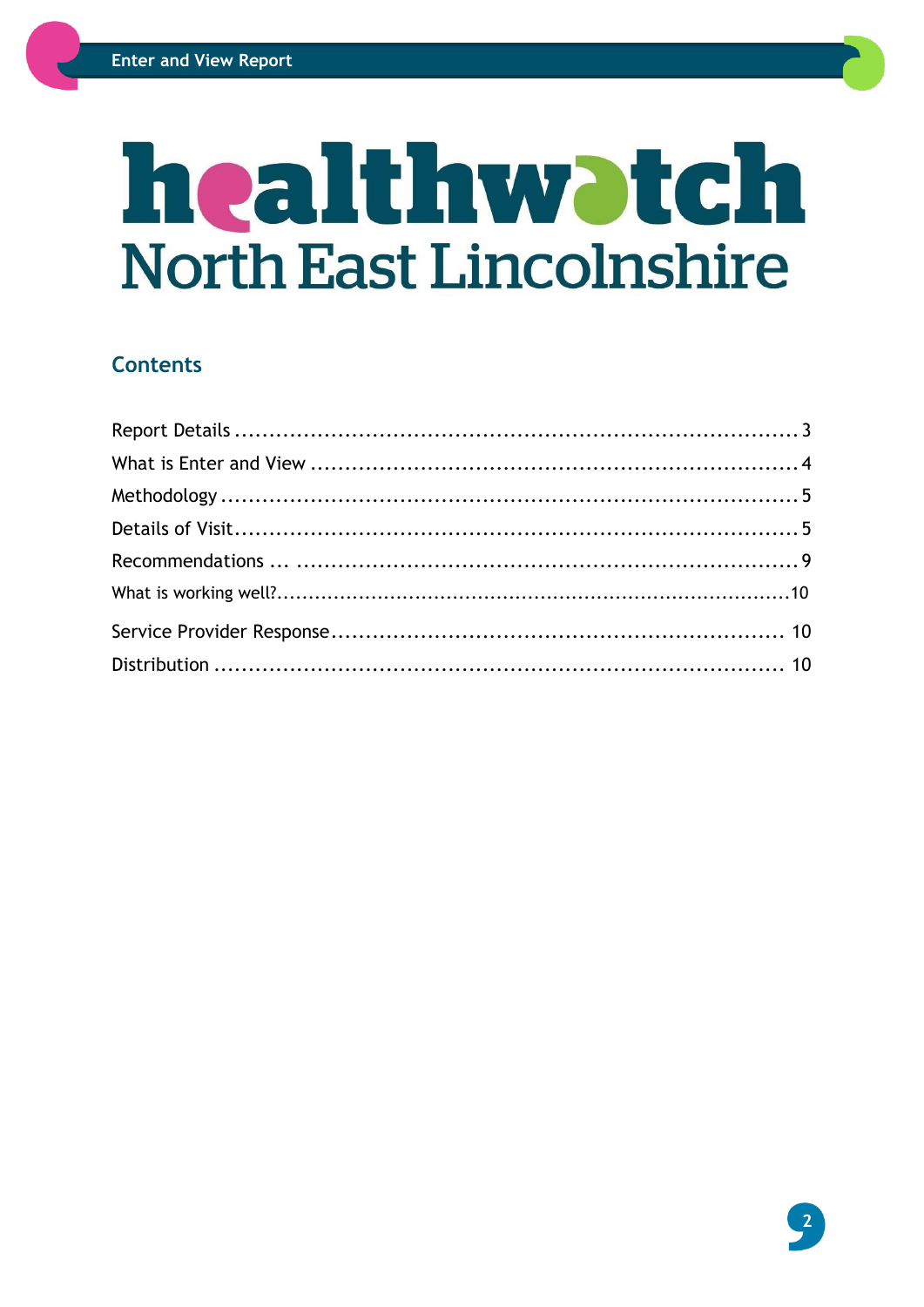## <span id="page-2-0"></span>Report Details

| <b>Address</b>          | <b>Welholme Care Centre</b><br>3 Welholme Road<br>Grimsby<br>North East Lincolnshire<br><b>DN32 ODY</b> |
|-------------------------|---------------------------------------------------------------------------------------------------------|
| <b>Service Provider</b> | Primelife care                                                                                          |
| <b>Date of Visit</b>    | 29.10.19                                                                                                |
| <b>Type of Visit</b>    | Announced / Unannounced (See<br>methodology on page 5)                                                  |
| <b>Representatives</b>  | Karen Meadows, Diana Etherington                                                                        |

#### **Acknowledgements**

Healthwatch North East Lincolnshire would like to thank the service provider, residents, visitors and staff for their contribution to the Enter & View Programme.

#### **Disclaimer**

Please note that this report related to findings observed on the date listed above. Our report relates to this specific visit to this service and is not representative of the experiences of all service users and staff, only an account of what was observed and contributed at the time.

<span id="page-2-1"></span>This report is written by the Volunteer Coordinator for Healthwatch North East Lincolnshire using the information gathered by the Enter and View Authorised Representatives named above who carried out the visit on behalf of Healthwatch North East Lincolnshire.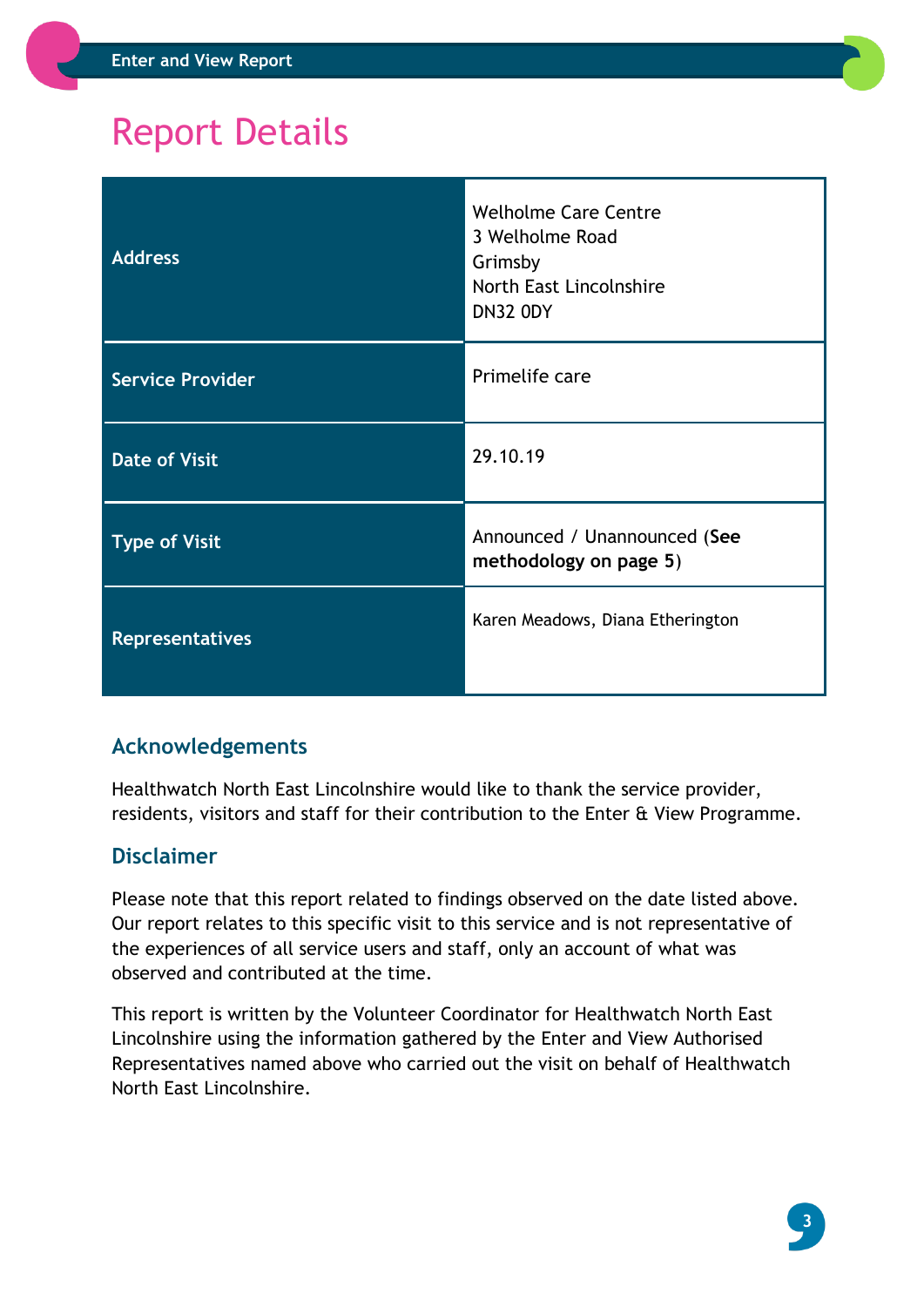## What is Enter and View?

Part of the local Healthwatch Programme is to carry out Enter and View visits.

Enter and View visits are conducted by a small team of staff and trained volunteers, who are prepared as "Authorised Representatives" to conduct visits to health and social care premises to find out how they are being run and make recommendations where there are areas for improvement.

Enter and View is an opportunity for Healthwatch North East Lincolnshire to:

- Enter publicly funded health and social care premises to see and hear consumer experiences about the service
- Observe how the service is delivered, often by using a themed approach
- Collect the views of service users (patients and residents) at the point of service delivery
- Collect the views of carers and relatives
- Observe the nature and quality of services
- Collect evidence-based feedback
- Report to providers, the Care Quality Commission (CQC), Local Authorities, Commissioners, Healthwatch England and other relevant partners

Enter and View visits are carried out as "announced visits," where arrangements are made between the Healthwatch team and the service provider, or if certain circumstances dictate as "unannounced visits."

Enter and View visits can happen if people tell us there is a problem with a service but equally they can occur when services have a good reputation – so we can learn about and share examples of what they do well from the perspective of people who experience the services first-hand.

#### **Purpose of the Visit**

- To engage with service users of the named service and understand how dignity is being respected in the care home environment
- To observe the care provided at this home, looking at a number of key themes; Environment, Food & Drink, Safeguarding, Staffing and Personal Care
- To observe residents and relatives engaging with the staff and their surroundings
- <span id="page-3-0"></span> Capture the experience of residents and relatives and any ideas they may have for change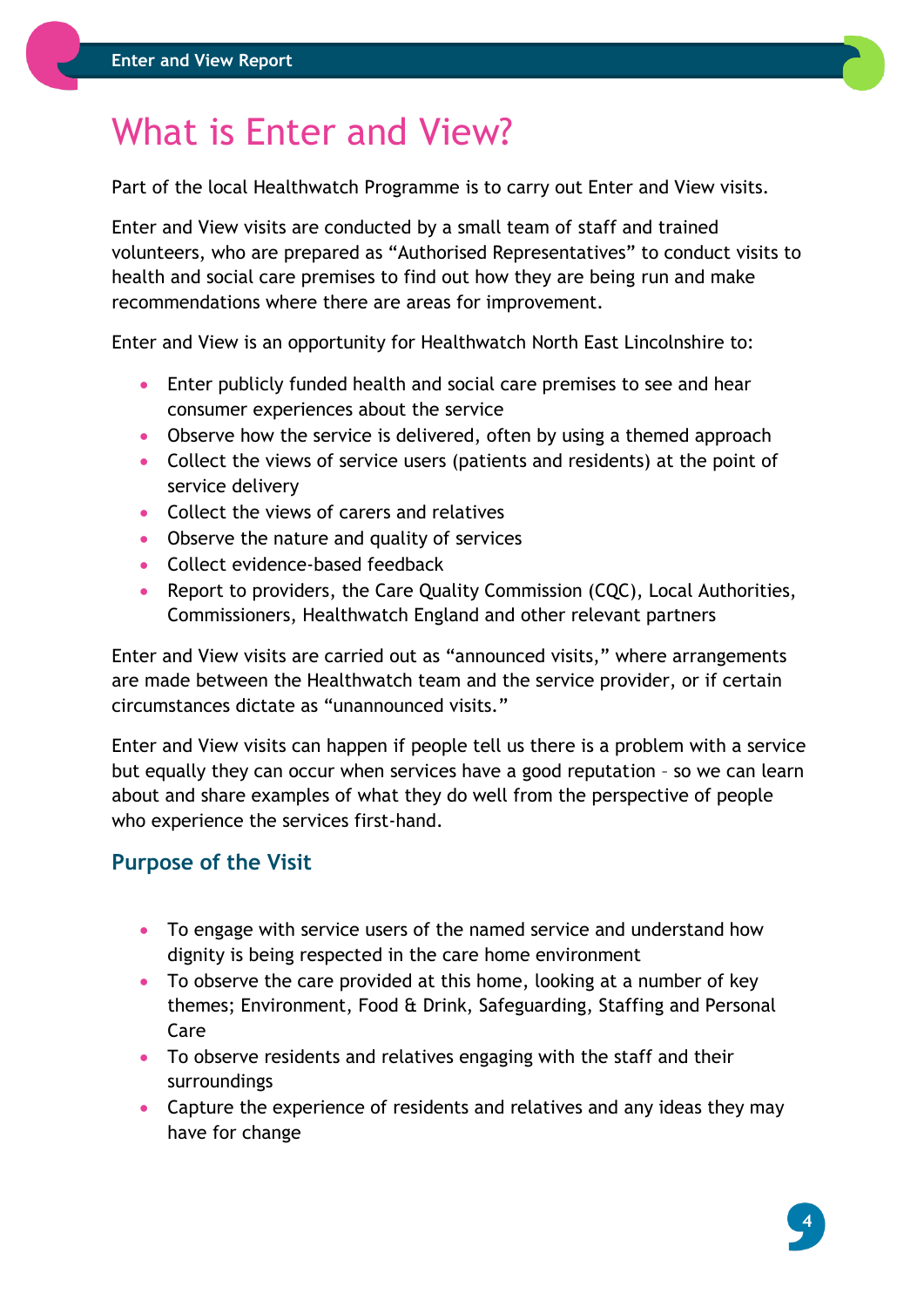## Methodology

#### This visit was **an unannounced Enter & View visit.**

An unannounced visit is when the care home is aware that we will be conducting an Enter & View in the near future but the establishment are not aware of the exact date the Enter & View Team will be visiting. A letter will be sent to inform the establishment of the pending visit, along with a Manager's questionnaire.

## <span id="page-4-0"></span>Our Previous Visit

Healthwatch North East Lincolnshire previously visited Welholme Care Centre in July 2014. At this time, Healthwatch did not make any recommendations.

## Details of Visit

Welholme Care Centre is a 16-bed residential care unit providing social care packages to adult clients between the ages of 18 - 65 with mental health disorders, physical disabilities and/or drug/substance misuse. There is an arrangement in place with the CQC that, if any resident goes over their age range, they can stay on as long as the staff are able to provide appropriate care. This allows for a stable environment and continuity of care for the residents. The home is situated in a residential area of Grimsby overlooking a large park. At the time of our visit there were 16 residents currently residing in the home. We did not receive the manager's questionnaire prior to our visit.

#### **Environment**

The Enter & View Team was greeted into a locked conservatory style entrance area that led onto the hallway. Communal areas and the Managers office can be accessed from here. All residents have their own keys to allow access to the front door. This entrance area was equipped with a Hand Sanitizer, and an up to date signing in book, which the Enter & View Team were asked to sign in on their arrival. There was also a space for residents to sit and enjoy the sunshine and views across the park.

The homes CQC rating was prominently displayed alongside, although at this time slightly obscured by the Halloween decorations.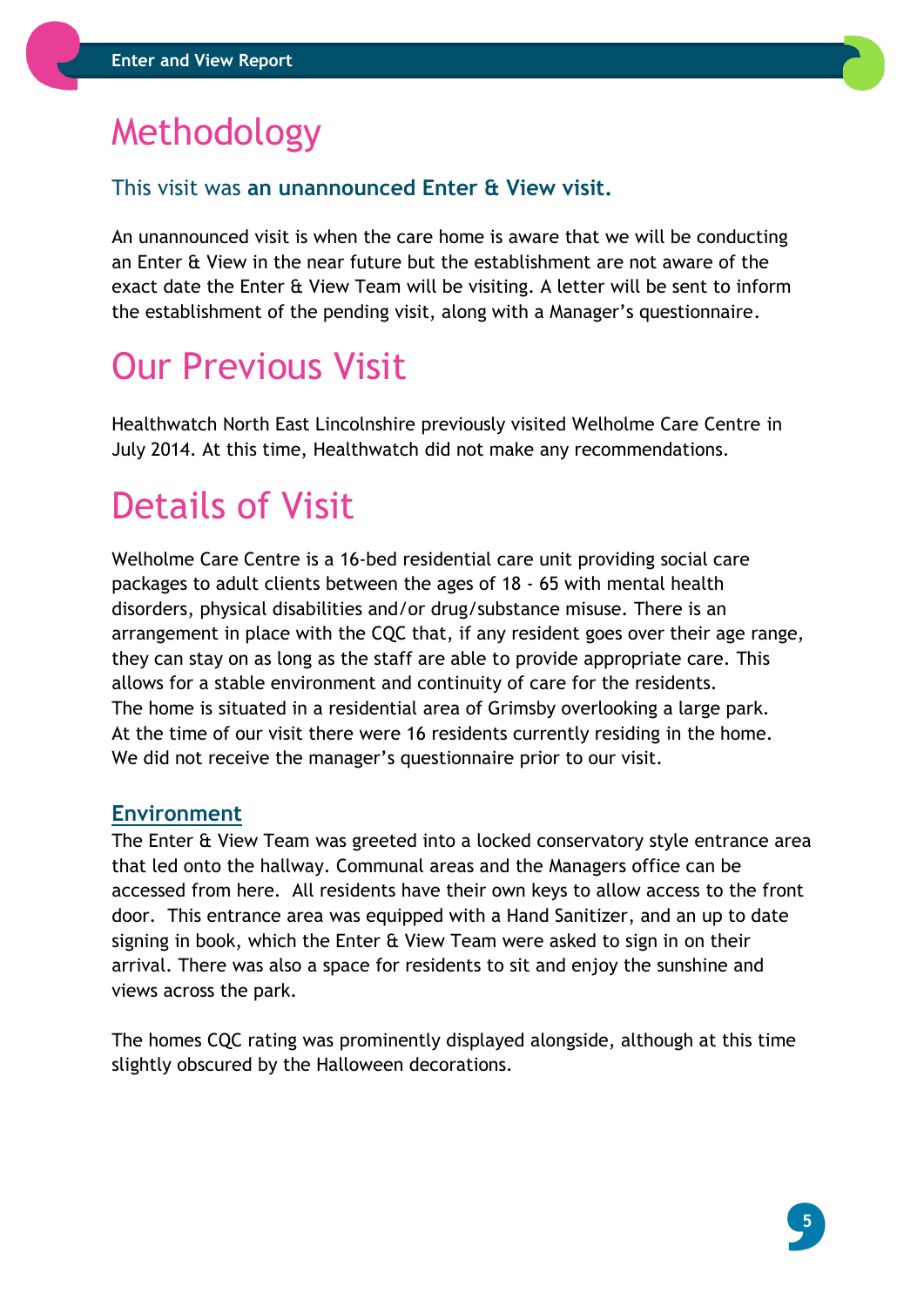#### **Communal Areas**

On the ground floor, we were shown two large communal lounge areas. One of these areas was referred to as the 'music lounge' as one of the residents had his music equipment in there and there was also a large jukebox.

Across the corridor, there was another large lounge area with access to a TV, book/DVD cases and a Coca-Cola dispensing machine. The lounges were clean, bright, and comfortable.

The dining area was situated next to the Kitchen area. At the time of our visit, the kitchen was undergoing some refurbishment work so flasks of hot drinks and jugs of cold drinks and biscuits were available for the residents on a table set aside in the dining area. Residents were observed safely making themselves drinks from the flasks. The Healthwatch Enter & View Team did observe that there did not appear to be any healthy snacks on the table.

The Dining area at Welholme Care Centre is roomy with a good amount of space between tables. The tables were set to serve four and were set out in a café style layout, with wipe clean tablecloths. The area was clean but fairly basic. There was a large fish tank in this area, which was well maintained, and the area looked out onto the large grounds through large glass windows.

Communal bathroom facilities were clean and bright, if a little dated. In addition, there is also a separate sit down wet room and 2 separate toilet areas.

The outside area at Welholme Care Centre is very large and accessible, having well-established trees and shrubs along the perimeter. This area is well utilised by the residents as there is also a designated smoking area here, as well as outdoor furniture, a BBQ and a bird feeding station. The home does employ a gardener on a weekly basis and the residents are encouraged to get involved in some of the gardening activities. Some of the resident's rooms at the back of the home have direct access to the gardens via patio doors.

#### **Resident's Rooms**

Resident's rooms were situated off the main corridors on the first and second floors. There is only one room that has ensuite. We were only able to view one vacant room, which we observed to be of a fair size, with basic fixtures and fittings, wooden flooring and a hand basin.

Residents are able to decorate and personalise their rooms as they wish. The Manager stated that some residents however could arrive at the home with only a few belongings.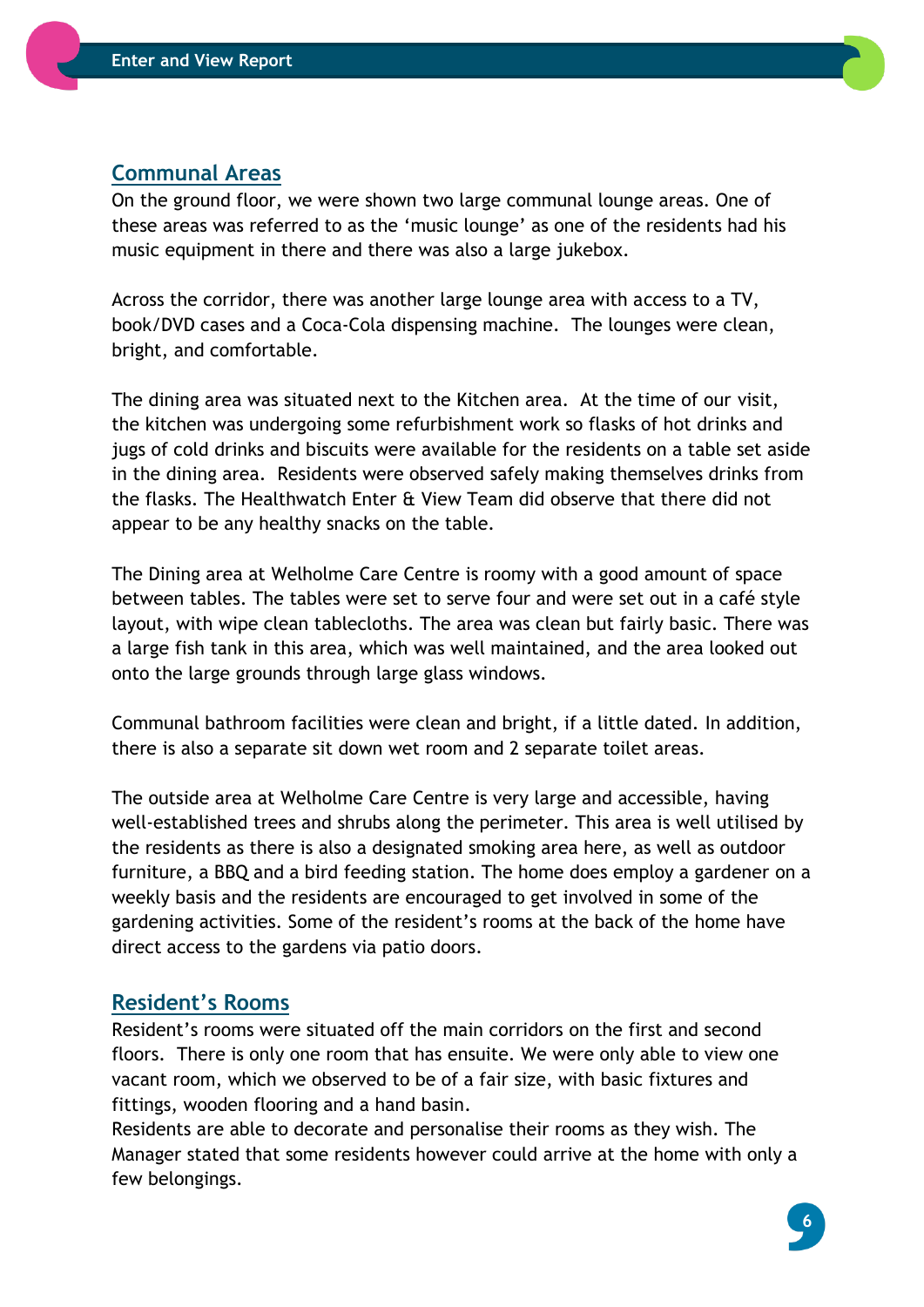As rooms become vacant, the empty room is then thoroughly cleaned and decorated to the wishes of the new occupant.

#### **Other Facilities**

Welholme Care Centre has its own laundry, which is located in the Cellar. We did not feel that it was necessary to view this. Residents are encouraged to do their own laundry (with support if needed).

#### **Food and Drink**

Welholme Care Centre serves it main meal at teatime. Residents are given choices from a range of healthy meal options, with their preferred choices pre ordered in advance of meal times. All residents are aware of food choices as they pick the menu at their resident meeting. They are all able to pick an alternative to this should they wish. One resident told us that he would prefer a wider choice as he had requested Hot dogs but *"rarely got them*".

Individual diets and tastes are accommodated and residents are able to request snacks in between meals. Due to the majority of residents have a level of independence, including financial independence, they are able to choose to buy their own snacks and food with their own money and one resident told us that she regularly orders in a Chinese take away as a treat.

Residents commented that *"we have plenty to eat"*, *"the food is ok",* and *"I'd like a wider choice".*

#### **Recreational Activities**

The majority of residents are able to spend their time quite independently, with some residents telling us that they go out most days to the local shops or cafes or the library. The home does organised activities for the residents but sometimes this is not always successful as it is often difficult to provided activities that suit such a diverse age range. Residents have access to board games and DVD's and at the time of our visit, they were preparing for a Halloween celebration and had decorated the home accordingly with handmade decorations.

The residents are also invited to join in on a day trip once a month. The residents get to choose this and what activities they would like during residents meetings that are held once a month. Activities and information for residents are displayed on notice boards in the home.

One of the residents that we spoke to who had only been at the home a few weeks, told us that he would like to have more social activities in the home.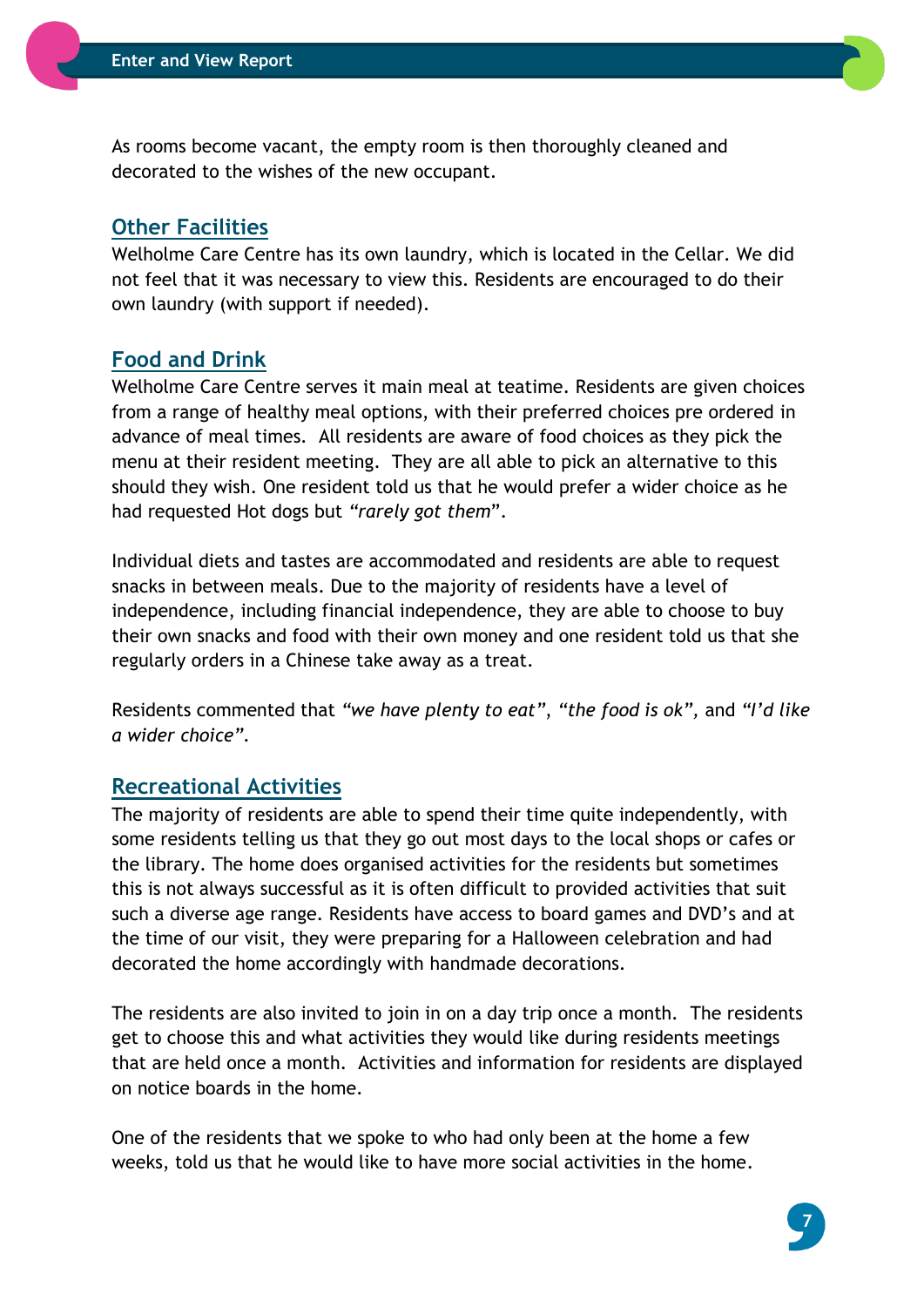He still felt that he had not got to know any of the other residents because *"they all did their own thing",* this had left him feeling quite *"lonely".*

The Healthwatch team did pass this on to the Manager so that they were aware of how he was feeling, with a suggestion to perhaps arrange a group activity in which he could join in and get to know the other residents.

#### **Residents**

During the visit, the Enter & View Team were able to speak to a few of the residents in the Dining area. The consensus of opinion from those spoken to was all positive and all were more than happy to talk to us about themselves and their experience of living at Welhome Care Centre. Residents were keen to show us family photographs and photographs of their pets, and said that they were glad we had come to visit them.

Comments received from the Residents included, *"I have been in care homes since I was 9 and this is the best place I have been"*, *"I like living here",* and *"I feel safe and well cared for"*

#### <span id="page-7-0"></span>**Relatives and Friends**

The Enter & View Team did not have opportunity to speak to any visiting relatives or friends at the time of their visit. Many of the residents had little contact with their families for various reasons whilst other family members lived out of town and only visited occasionally. Relative and Friends Questionnaires were left prior to the visit and during the visit. We have had no responses.

#### **Staff**

Welholme Care Centre currently have a Manager that is relatively new in post but she appears to have settled into her role and we observed that she understood the individual needs of the residents. The home employs 14 members of staff, with the Manager and Senior rotating so that there is always an accountable member of staff on duty. 2 staff cover the night rota. Staffing ratios are calculated on number of caring hours and agency staff, if needed manage Staff absences.

During their visit, the Enter & View Team observed that staff were cheerful and friendly and their interactions with residents were observed to be positive, empathetic and responsive to need. All staff were observed to interact with residents in a very natural and accessible manner.

Residents commented that the staff *"were lovely", "really caring*" and *"you can't fault them".* One resident stated that he had been at the home 6 months and the staff were *"brilliant".*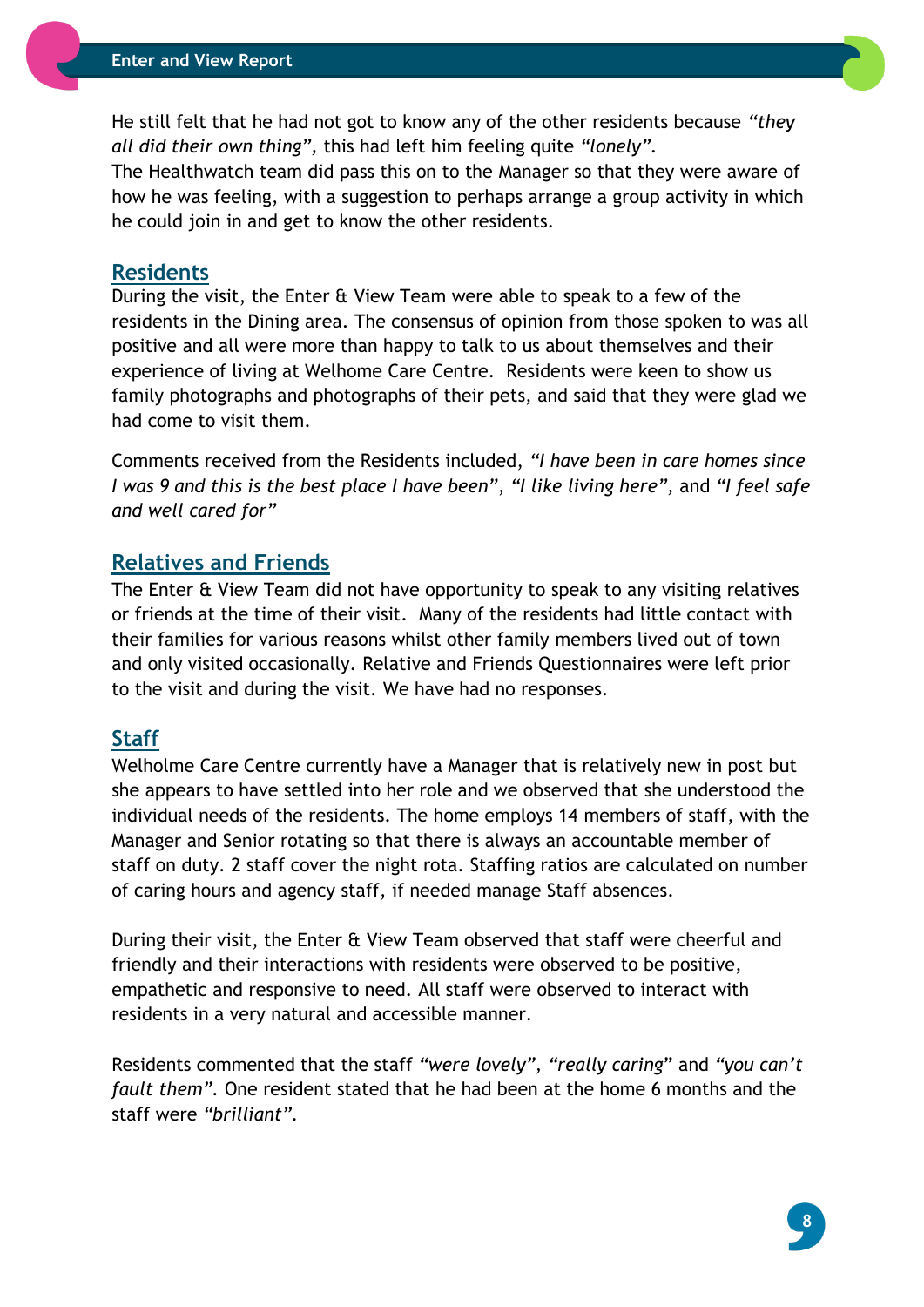

The home holds monthly staff and residents meetings.

During their visit, the Enter & View Team saw that staff treated residents with respect and ensured their dignity was maintained. Staff were observed speaking to residents at an appropriate level.

#### **Safeguarding, Concerns and Complaints Procedure**

Safeguarding and complaints procedures are in place. Staff advised they were aware of the procedures and had attended the necessary training. Residents we spoke to told us that they were happy to talk to the staff about any concerns and discuss any problems with them. Residents also have access to appointed personnel who can help them with their finances if needed and provide advice.

#### **Medication and Treatment**

The Enter & View Team found that medication is securely locked in a medication cupboard and the manager, senior and 2 bank staff are authorised and trained to dispense this. The home uses the Red Bag Scheme and report that they have had one issue with this in which a DNR did not come back from the hospital. They also reported that residents have difficulties in registering with a GP due to not having photographic and other ID documents.

### **Recommendations**

- To ensure all residents are aware of the choice of food available and ability to request alternatives.
- To consider offering a more healthy choice of snacks in between meal times.
- To consider having some spare home furnishings, e.g cushions, prints etc to be used in residents rooms that arrive with little or no personal belongings, to enable the resident to make their room more homely.
- To obtain the input of residents in determining the types of activities they would like to see in place.
- To consider promoting a social activity based induction for those residents that are new to the home to prevent feelings of isolation, and to enable them to get to know the other residents.